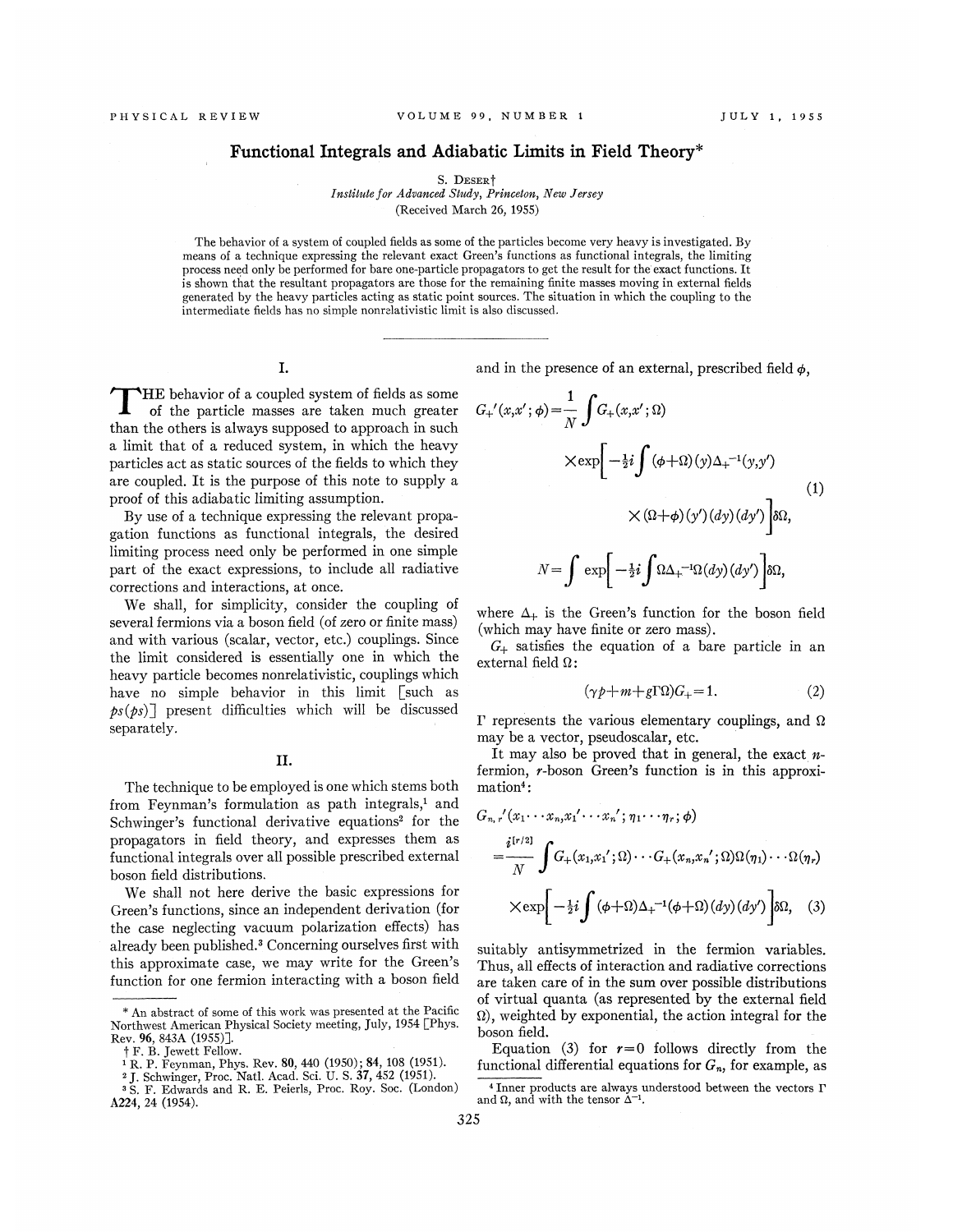given in reference 2. That is, just as the result (1) arose letting the source times get very large, from the formal integration of the equation

$$
[\gamma p + m + g\Gamma(\langle \phi \rangle - \delta/\delta J)]G_{+}' = 1, \qquad (4)
$$

integration of the analogous one for  $n$  fermions,

$$
\begin{aligned} \left[\gamma_1 p + m + g \Gamma_1(\langle \phi \rangle - \delta/\delta J) \right] & \text{if } G_n'(x_1 \cdots x_n, x_1' \cdots x_n') \\ &= G_{n-1}'(x_2 \cdots x_n; x_2' \cdots x_n'), \quad (5) \end{aligned}
$$

vields the desired result. Remembering that to include  $r$ mesons,<sup>5</sup> one must apply the operator  $\delta/\delta J = \Delta_+ \delta/\delta \phi r$ times to  $G_{n,0}$ , the result follows for that case as well.

Perturbation theory emerges immediately if one inserts the Born approximation series for the  $G_{+}$ 's, and integrates the resultant expressions formally.

The value of the formulation just given for our purpose is apparent. The mass parameters appear only in the  $G_{+}$ 's, that is, bare particle Green's functions. There a limit such as  $m \rightarrow \infty$  may be taken very easily. To illustrate the general proof, consider the two-body problem,<sup>6</sup>

$$
G_{+12}(x_1x_2, x_1'x_2'; 0)
$$
  
\n
$$
= (1/N) \int G_{+}(x_1, x_1'; \Omega) G_{+}(x_2x_2'; \Omega)
$$
  
\n
$$
\times \exp \left[ -\frac{1}{2}i \int \Omega \Delta_{+}^{-1} \Omega(dy)(dy') \right] \delta \Omega.
$$
 (6)

Let us suppose  $m_2$  very large; then  $G_+(x_2,x_2';\Omega)$  $= (x_2 | (\gamma p + m_2 + g \Gamma \Omega)^{-1} | x_2' )$  can be given explicitly for couplings with nonrelativistic limit  $(T=1, \gamma_u)$ . The solution of the limiting equation,

$$
(p_0 - m_2 - g\Omega)G_+ = 1,\t(7)
$$

is

$$
G_{+}'(2) = -i\delta(r_{2} - r_{2}')\theta(t_{2} - t_{2}')
$$
  
 
$$
\times \exp\left[-im_{2}(t_{2} - t_{2}') - ig\int_{t_{2}'}^{t_{2}} \Omega(r_{2}, t)dt\right],
$$
  
\n
$$
\theta(x) = \begin{cases} 1, & x > 0 \\ 0, & x < 0 \end{cases}
$$
 (8)

Setting this into Eq. (6), absorbing the phase factor  $\exp[-im_2(t_2-t_2')]$  into the definition of  $G_{+12}$ , and

$$
[\gamma p + m + g\Gamma(\langle\phi\rangle - \delta/\delta J)]G_{+}' = 1,
$$
\n
$$
\text{of the analogous one for } n \text{ fermions,}
$$
\n
$$
[\Gamma_{1}(\langle\phi\rangle - \delta/\delta J)]G_{+}'(x_{1} \cdots x_{n}, x_{1}' \cdots x_{n}')
$$
\n
$$
= G_{n-1}'(x_{2} \cdots x_{n}; x_{2}' \cdots x_{n}'), \quad (5)
$$
\n
$$
\text{esired result. Remembering that to include } r
$$
\n
$$
\text{the must apply the operator } \delta/\delta J = \Delta_{+}\delta/\delta\phi \ r
$$
\n
$$
\text{the result follows for that } \text{csc} \text{ is a small number of terms.}
$$
\n
$$
[\Omega(x') + gY(r)\delta(t')\delta(r' - r_{2})](dx)(dx')\delta\Omega,
$$
\n
$$
Y(r) = e^{-\mu r}/r \text{ or } 1/r.
$$
\n
$$
(9)
$$

The  $\exp[\frac{1}{2}ig^2Y(0)(t_2-t_2')]$  factor outside represents the well-known self-energy of a static source, and is also an irrelevant phase factor; comparing this expression with Eq. (1), we see that particle 1 moves in an effective static external field  $\phi = Y(r-r_2)$ , or otherwise stated, it propagates in a region with a static point source (current) located at  $r_2$ . This proof is of course the same for  $G_{n,r}$  in the limit as any of the *n* particles become heavy and are therefore representable as fixed  $\delta$ -function currents. In particular, had we taken in our illustration  $m_1$ going to in6nlty as well, we would have obtained the old result for the energy of a system of two fixed sources exchanging bosons. In this trivial limit, the functional integration is immediately performed. The energy consists of a self term  $\frac{1}{2}g^2V(0)$  for each particle, and an interaction term  $g_1g_2 Y(r_1-r_2)$ .

The cases discussed in the foregoing were of a type for which the coupling approached a definite nonrelativistic limit. In the case of  $\gamma_5$  or  $\gamma_5\gamma_\mu$  coupling the situation is more complicated. At first glance, the heavy particle no longer interacts with the field in the limit, since a large component reduction of  $\gamma_5$  or  $\gamma_5\gamma_\mu$  brings a  $1/m_2$  factor into the coupling, and the equation for  $G_{+}$  reduces to the form

$$
\left(p_0 - m - g \frac{\sigma \cdot \nabla}{m} \phi\right) G_+ = 1. \tag{10}
$$

A new coupling constant  $f = g/m_2$  may be defined, of course, and if taken finite in the limit, the usual gradient coupling arises, so that the heavy nucleon acts as a source of the form<sup>7</sup>  $\sigma \cdot \nabla \delta(r_2)$ , in the weak coupling approximation, where noncommutativity of the  $\sigma$ 's is neglected.

However, the equation'

$$
(p_0 - m - g\gamma_5 \phi)G_+ = 1 \tag{11}
$$

326

<sup>s</sup> S. Deser and P. C. Martin, Phys. Rev. 90, 1075 (1953).

<sup>&</sup>lt;sup>6</sup>  $G_+$  can also be written symbolically as an ordered proper-time integral,  $G_+ = \int ds \exp[-s(\gamma p + m + gI\Omega)]$ , and so  $G_{+12}$  could be represented as a double integral of this sort; however, this does not make solution any simpler.

The singularity of the potential obtained, is, of course, due to the passage to the state limit. Inclusion of recoil reduces the singularity; see for example, L. Van Hove, Phys. Rev. 75, 1519 (1949).

<sup>8</sup> An alternate procedure is to perform a Foldy transformation on Eq. (11), and then do the functional integrais.